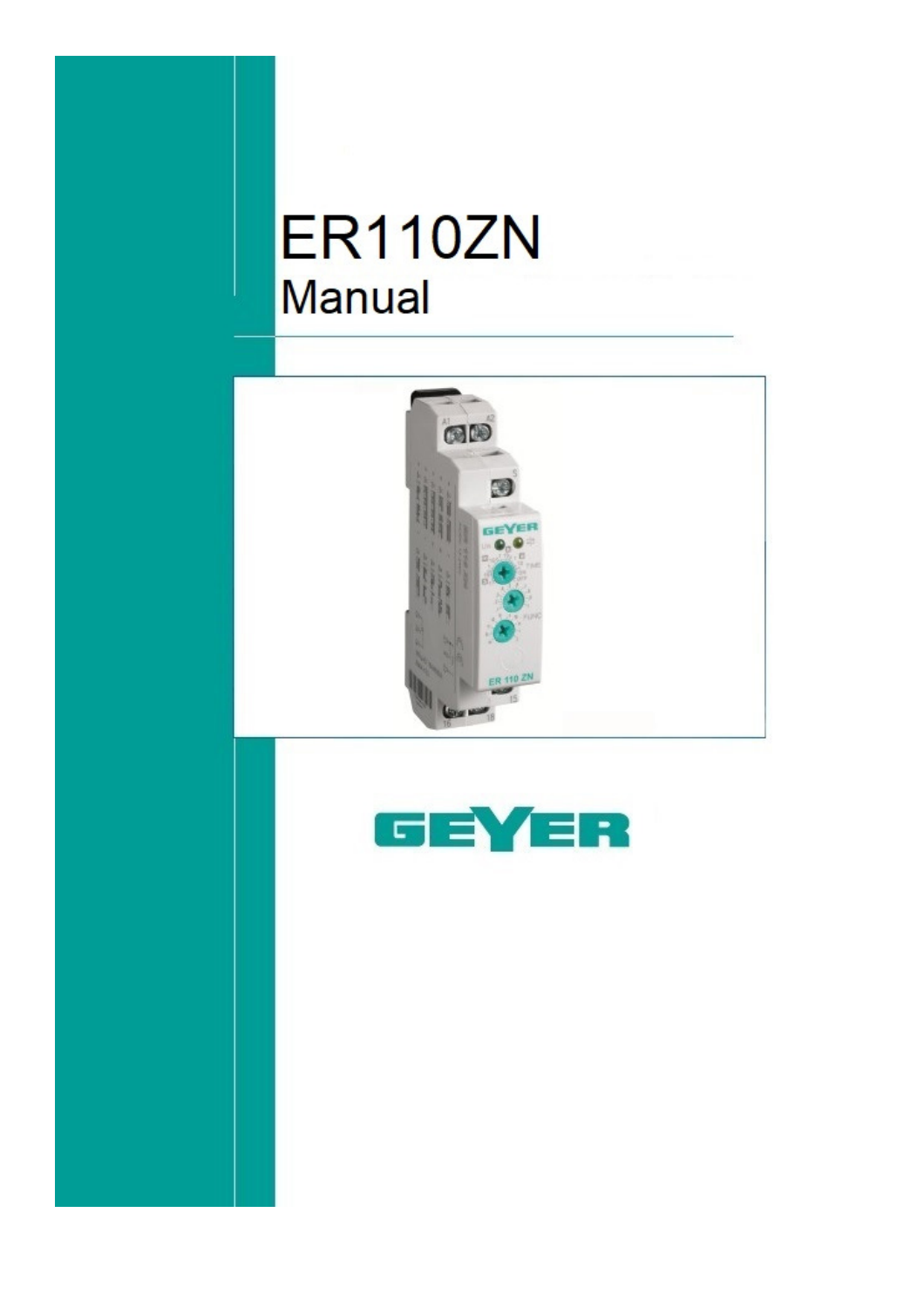





 $1 - 10h$ 



**1 1 10**

**1 10**  $\overline{\mathbf{m}}_{10}$ 

S

**1 10 ON OFF**

h d

0.1 - 1 Dag



0.1 - 1 min



**1 10 ON OFF 1 1 10 1 10**  $\mathbf{m}_{\mathbf{10}}$ S h d

1 - 10 min





 $0.1 - 1 h$ 



pauze ON pauze OFF

 $-1 -$